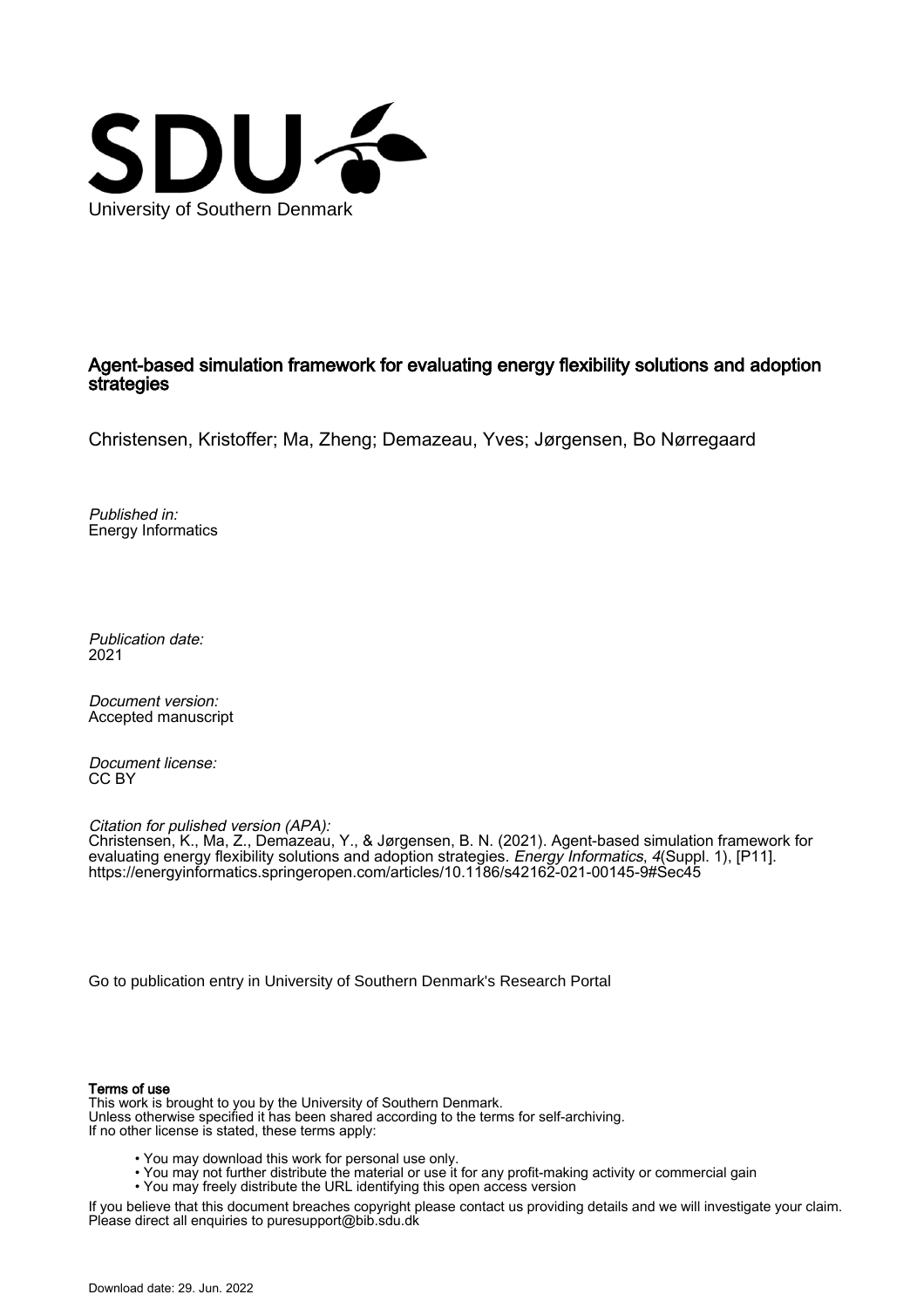# **Agent-based simulation framework for evaluating energy flexibility solutions and adoption strategies**

Kristoffer Christensen $^{\text{\tiny{\textsf{1}}}^*}$ , Zheng Ma $^{\text{\tiny{\textsf{2}}}}$ , Yves Demazeau $^{\text{\tiny{\textsf{3}}}}$ , Bo Nørregaard Jørgensen $^{\text{\tiny{\textsf{1}}}}$ 

<sup>1</sup>Center for Energy Informatics, Maersk Mc-Kinney Moeller Institute, University of Southern Denmark, Odense, 5000, Denmark

2Center for Health Informatics and Technology, Maersk Mc-Kinney Moeller Institute, University of Southern Denmark, Odense, 5000, Denmark

3Laboratoire d'Informatique de Grenoble, Centre National de la Recherche Scientifique, Grenoble, France \*kric@mmmi.sdu.dk

**Abstract**: To achieve national and international climate goals, huge investments are expected in the transition to a low carbon society. Due to large investments and high failure rates, avoiding risks (especially the value chain risk) evaluating the energy flexibility solutions and their impact on the energy ecosystem is essential. This PhD research project aims to develop an agent-based simulation framework for evaluating energy flexibility solutions and adoption strategies in a given energy ecosystem. The simulation framework consists of two sub-frameworks. One identifying and implementing energy flexibility solutions to the agentbased simulation. Another for identifying and implementing adoption strategies to the agent-based simulation. To show proof-of-concept of the developed framework, agent-based simulations of a case study are developed based on the model framework. The case study is an investigation of electric vehicle charging in a Danish electricity distribution grid. The research project's outcomes of evaluations and recommendations of energy flexibility solutions will contribute to the climate goals.

**Keywords**: energy flexibility solutions, agent-based simulation, innovation adoption, generic framework

## **Motivation**

Grid balancing becomes more and more challenging due to the increasing share of non-dispatchable energy production from renewable energy resources, e.g., wind and solar [1]. One of the solutions is to utilize the energy flexibility on the consumption side [2]. New energy flexibility solutions are introduced to the market to activate the flexibility potentials, e.g., virtual power plants and distributed energy resources [3]. However, there are many kinds of solutions, and some are more efficient but also more complex than others [4]. The failure rate to launch new products/solutions to the market is still high, and the energy flexibility solutions usually require large investments [5, 6]. The market adoption rate is also usually slow and depends on different market segments and business models that companies apply [6, 7].

Therefore, to avoid the risk (especially the value chain risk) and to evaluate the impacts of energy flexibility solutions on the energy ecosystem, this research project aims to develop an agent-based simulation framework for evaluating energy flexibility solutions and adoption strategies in a given energy ecosystem.

This research applies agent-based simulation to evaluate energy flexibility solutions, adoption strategies, adoption rate, and business opportunities in a given energy ecosystem. The research project outcomes will support the ambitious climate goals for Denmark [8] and the Paris Agreement [9] [10]. The developed agentbased simulation framework will also assist the understanding of what-if scenarios, e.g., how to positively affect the adoption of smart energy solutions by overcoming the adoption barriers and turning their solutions/innovations into adoption triggers [7]. Consumers' behaviors, including the adoption rates and adoption speeds and their differences and similarities in the different energy ecosystems (e.g. USA and Denmark), are also investigated in the project.

## **Research Objectives**

With a case study of the Danish electricity ecosystem, the research objectives are:

- 1. Develop a generic agent-based simulation framework for energy flexibility solutions in a targeted energy ecosystem
- 2. Design a generic agent-based simulation framework for adoption strategies of energy flexibility solutions.
- 3. Evaluate the adoption of energy flexibility solutions' impacts on the energy ecosystem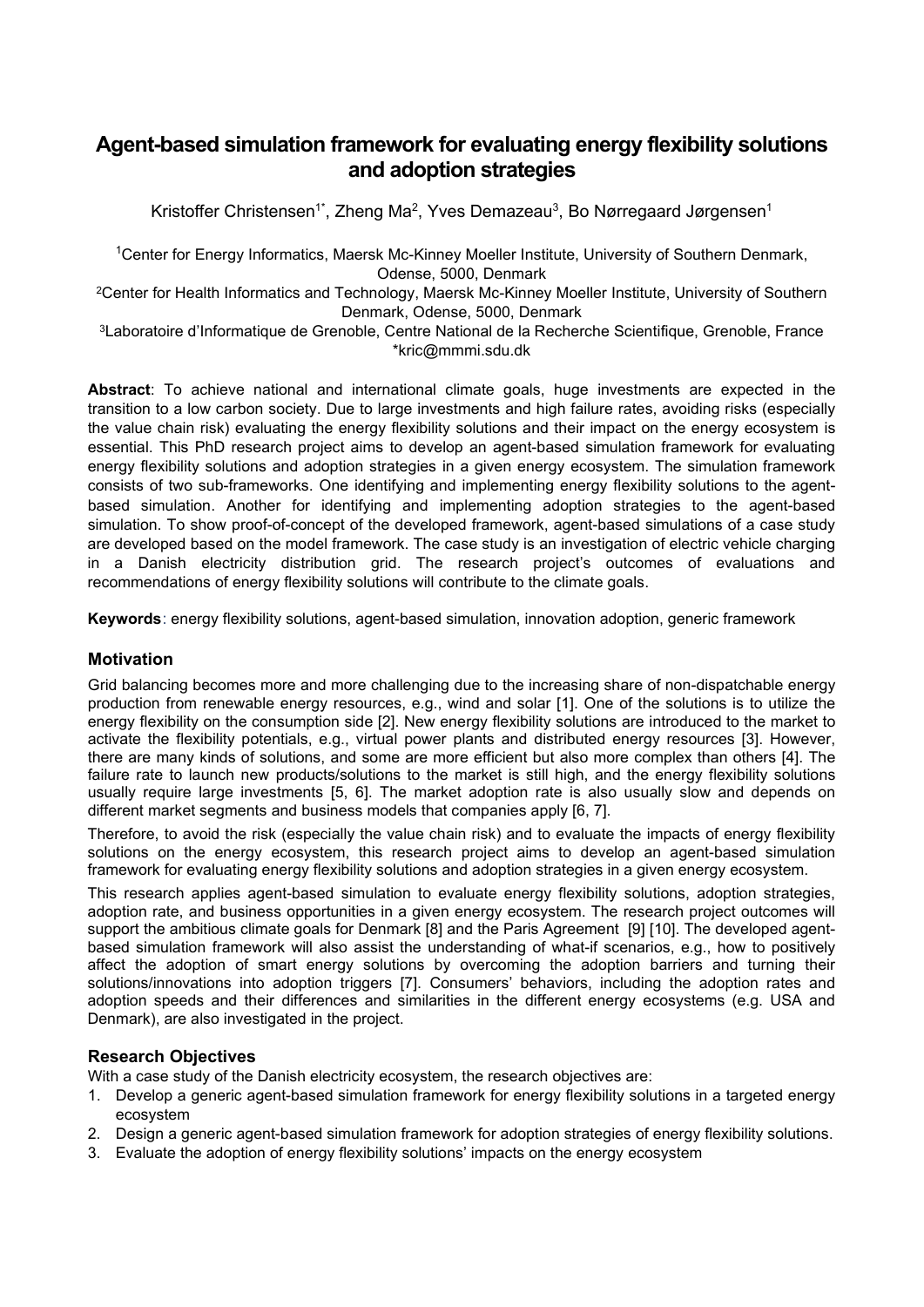The planned research process to achieve the above research objectives is illustrated in [Figure 1.](#page-2-0) The first objective requires methodologies for energy flexibility selection and implementation in agent-based simulation. The development of a methodology for selecting relevant solutions starts by identifying the energy ecosystem and its CSTEP ecosystem factors [11, 12]. CSTEP factors cover Climate & environment, Social culture, Technology, Economy & finance, and Policy & regulation. The next step is to investigate the State-of-the-Art (SoA) solutions. Last, the SoA solutions are evaluated and selected. The development of a methodology for implementing the solutions into an agent-based simulation starts by selecting the energy ecosystem and implementing it to the simulation model. Next, the agent-based model is designed and solutions are implemented. Last, a generic agent-based simulation framework for algorithm implementation is developed.

To achieve the second objective, methodologies for adoption strategy selection and implementation in the agent-based simulation are required. The methodology of adoption strategy selection is developed starting by conducting a SoA analysis of adoption strategies for energy-related solutions. Last, the adoption strategies are evaluated and selected for implementation. The adoption strategy implementation is developed by designing an agent-based model for implementing the strategies. Last, a generic agent-based simulation framework for adoption strategy implementation is developed.

The third and last objective is achieved by identifying the ecosystem impacts based on simulation results. This is done through the implementation of energy flexibility solutions and adoption strategies in the agentbased ecosystem model. The ecosystem for simulation is represented by a case study providing proof-ofconcept of the developed frameworks. Next, an ecosystem impact indicator application is developed. Next, hypotheses and scenarios are designed to evaluate the ecosystem impacts. Next, the hypotheses are tested through scenarios. The results are generated for all scenarios and the raw results are interpreted through visualization in form of graphs and relevant figures. Last, the results are analyzed and CSTEP factor analysis is conducted based on the analyzed results.

The right-hand side of [Figure 1](#page-2-0) represents the three objectives. Their relations are shown with the arrows that the two first objectives can be made separately but are both implemented and tested to achieve the last objective. The same approach is used to describe the relationship of the small blocks on the left-hand side. The evaluation and selection of SoA solutions and adoption strategies are related to the development of the ecosystem impact indicator application. The same applies to the energy flexibility and adoption strategies implementation in the agent-based ecosystem model. This block is dependent on the agent-based modeling design and implementation of the solutions and adoption strategies.



<span id="page-2-0"></span>Figure 1. Research process to achieve the research objectives.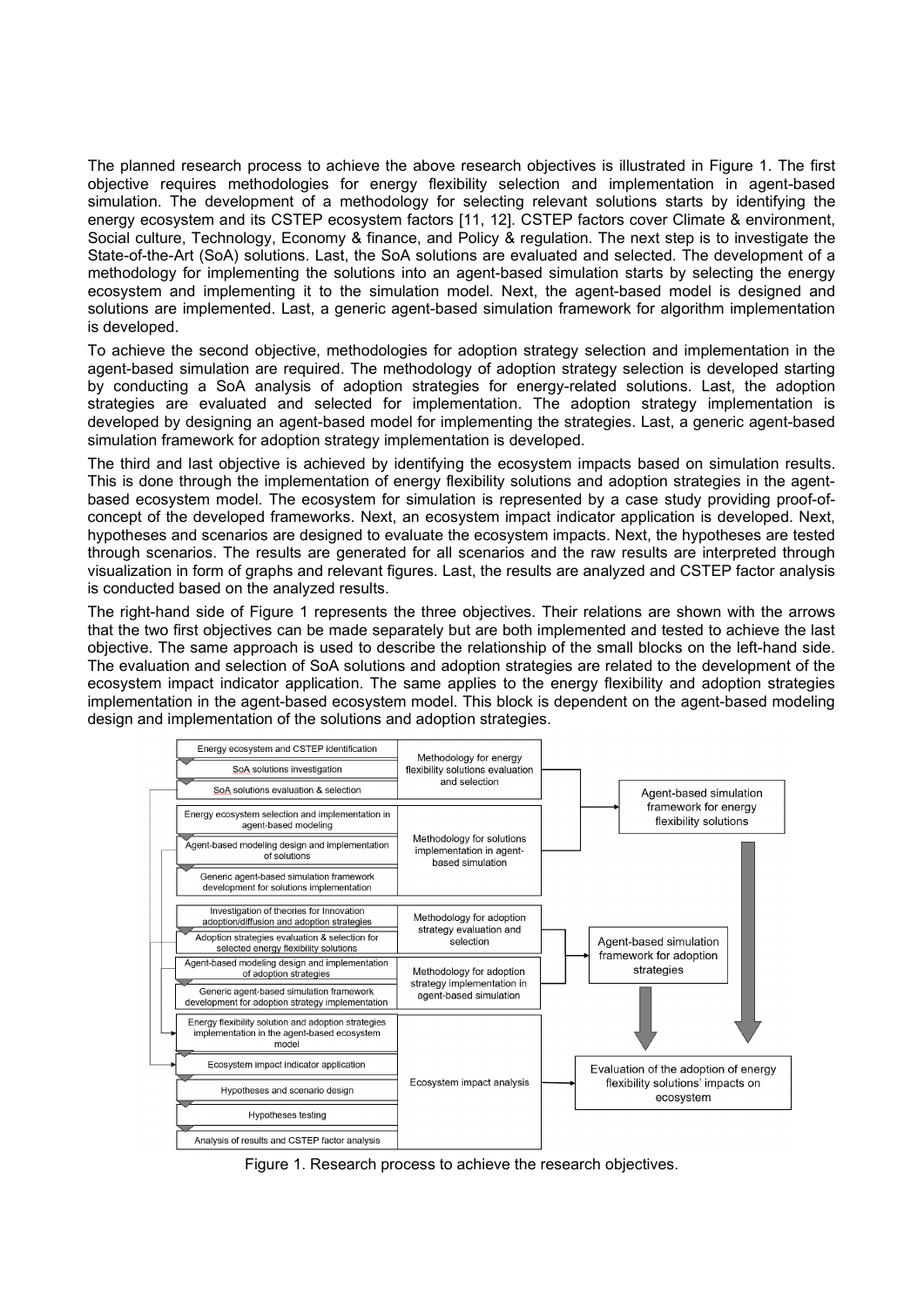## **Related Literature and Theories**

The main literature and theories identified to be related to this research are described in this section. The literature and theories are mainly in the subjects of energy ecosystem, energy flexibility, energy flexibility solutions, and innovation adoption.

#### *Energy ecosystem*

In this research project, the concept of energy ecosystem is used to investigate the complex social energy system [12]. The research in the energy ecosystem has been mainly discussed by the SDU Center for Energy Informatics, and applied in the fields of energy in buildings and microgrids, e.g., [1, 13, 14].

According to [15], 'a targeted ecosystem is a completed business ecosystem within a defined boundary, with elements of actors, roles, and interactions, and actors create values and interact with others to complete value flows'. Therefore, the energy ecosystem in this Ph.D. research project refers to distribution grid ecosystem including actors of the Transmission System Operator, Distribution System Operator (DSO), electricity supplier, and domestic consumers; objects of the electricity grid, DataHub, EVs, and EV charging boxes; and including all five interactions of monetary, data, information, and good/product flows, and intangible interactions between actors and objects.

## *Energy flexibility*

Energy flexibility is a key element in this research. Energy flexibility on the demand side means that the energy consumers shift their consumption from one period to another period that has more electricity production by renewable energy sources [16]. These periods are related to the periods where the price is the cheapest [17]. The prices give the consumers incentives to move its load to periods with lower prices, hence, helping the grid and achieve an economic benefit. This is called Demand Response (DR) which is defined by the European Commission as "voluntary changes in consumers' electricity usage patterns – in response to market signals".

#### *Energy flexibility solutions*

Energy flexibility solutions are in this research considered as solutions that activate potential flexibility at the consumers. This could be smart meters together with an hourly price scheme allowing the consumer to do DR or an algorithm that automatically utilizes the flexibility to benefit consumers. The term "solution" covers algorithms/software/service, regulations, and business models.

#### *Innovation adoption*

Several innovation diffusion/adoption theories exist, such as "Diffusion of Innovation Theory" by Rogers 1960, "Inter-organizational relationship theory" by Clark 1965, "Theory of Reasoned Action" by Fishbein and Ajzen 1975, etc. This research currently uses Rogers' innovation diffusion theory [18] to identify consumers' adoption behaviors and to find the adoption rate of new energy flexibility solutions, e.g., [19, 20]. According to [18], the adoption rate is defined as: "the relative speed with which an innovation is adopted by members of a social system. It is generally measured as the number of individuals who adopt a new idea in a specific period, such as a year. So, the rate of adoption is a numerical indicator of the steepness of the adoption curve for an innovation." The adoption curves can be seen in [Figure 2.](#page-3-0) There are many factors have been shown that influence consumers to adopt energy flexibility [21].<br> $I_{\text{after Adonters}}$ <br> $I_{\text{after Adonters}}$ 

<span id="page-3-0"></span>

Figure 2. Rogers' adoption curves *[18]*.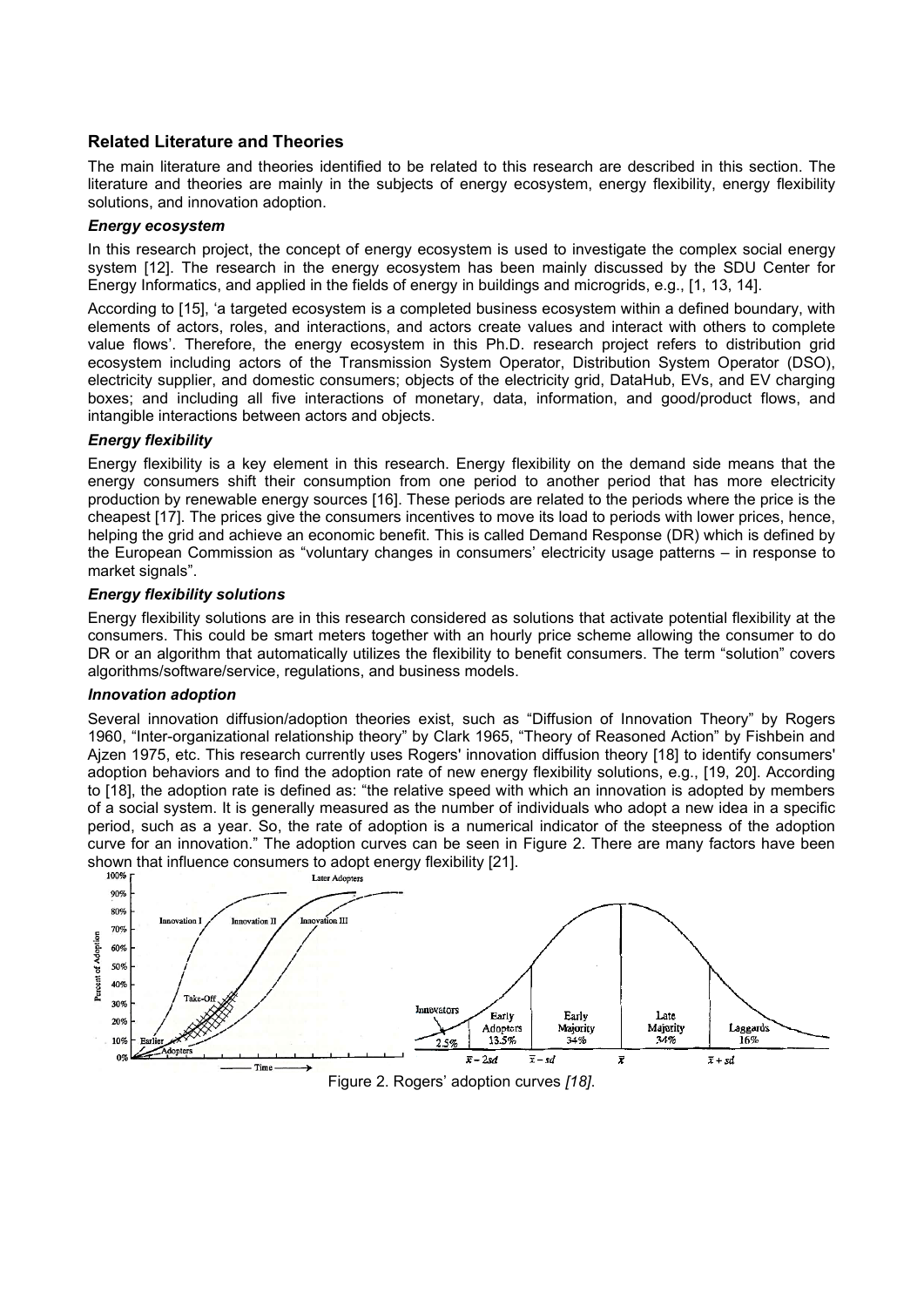## **Methodologies**

The methodologies used in this research project can be divided into sub-sections: Scoping review, Agentbased simulation, and case studies. The methodologies are what are used to conduct the research and to achieve the expected results.

#### *Scoping review*

The scoping review methodology is used to identify the SoA solutions both in energy flexibility solutions and adoption strategies. Based on the scoping review result and CSTEP ecosystem factor analysis, this project also develops a methodology to evaluate and select the SoA solutions and adoption strategies that match the needs and criteria of a targeted energy ecosystem, e.g., [22].

#### *Agent-based simulation and modeling*

This research uses agent-based simulation as the main method for developing, testing, and validating the model framework. Agent-based simulation is a relatively new method to simulate real-life systems compared to system dynamics and discrete event modeling. The increased use of agent-based simulation happens due to the desire to get deeper insights into simulated systems. Furthermore, the growth in CPU power has influenced the increase as agent-based models demand high CPU power capacity. Agents can represent many different things in an agent-based model such as energy market stakeholders which represents agents in this research [23].

An agent-based simulation is an artificial intelligence method that allows software agents to behave close to real-life entities. Agents operate in an environment and behave and react to different external events. This behavioral knowledge is fed into the agent logic through data (e.g. historical data for how an agent reacts to specific changes in the environment) [24]. The software used for the agent-based simulation is called AnyLogic and is a unique simulation software tool that supports system dynamics, discrete event, and agentbased modeling as simulation modeling methods [23].

In this research project, agents represent actors in an energy ecosystem such as a DSO [15]. The agentbased simulation method makes it possible to study the collective behaviors of agents [25]. Hence, identifying emergent behavior and interference. Emergent behavior is behavior that arises out of the interactions between parts of a system. This behavior cannot easily be predicted or extrapolated from the behavior of those individual parts. Emergent interference is an undesirable behavior that arises out of the interactions. Emergent interference is important to identify as this can lead to dysfunctional system behavior and in the worst case cause a severe system failure.

#### *Case study*

To show proof-of-concept of the developed frameworks a radial distribution grid below a 10 kV transformer of 137 domestic consumers in Denmark is chosen as the case study EVs are chosen in the case study due to the DSOs' concern regarding the impacts of EVs on the distribution grid stability. Therefore, this research aims to investigate how the adoption of EVs affects the grid.

In this research project, Electric Vehicles (EVs) are considered as a flexible demand. The EV is considered as having high potential as a flexible load due to its high consumption [26]. EVs are flexible as they do not need to charge immediately when the owners arrive home, and the EVs' charging can be shifted to times when the electricity price is low [27]. It is expected that the number of EVs will increase over time due to the goal of having one million EVs in Denmark by 2030 [28]. This calls for a solution that can utilize the EVs' flexibility to balance the power grid. Furthermore, flexibility should be utilized to avoid overload in the grid.

The EV types are represented by the top five EVs sold in Denmark in 2019. The types are important as they vary in battery capacity, mileage, and charging rate. The energy flexibility solutions are represented by smart charging algorithms. The evaluation is made from the DSO's point of view, hence keeping grid stability instead of minimizing consumer cost is prioritized. To evaluate energy flexibility solutions and adoption strategies several hypotheses are designed. Two hypotheses are tested through scenarios designed to answer the hypotheses.

Data for the research is mainly obtained from the Danish DSO – TREFOR [29]. Household consumption data including grid constraints are given from their distribution grid. Data for EVs and consumers' driving patterns are obtained from the literature. Furthermore, data is going to be obtained using qualitative and quantitative interviews used to identify consumer adoption behavior.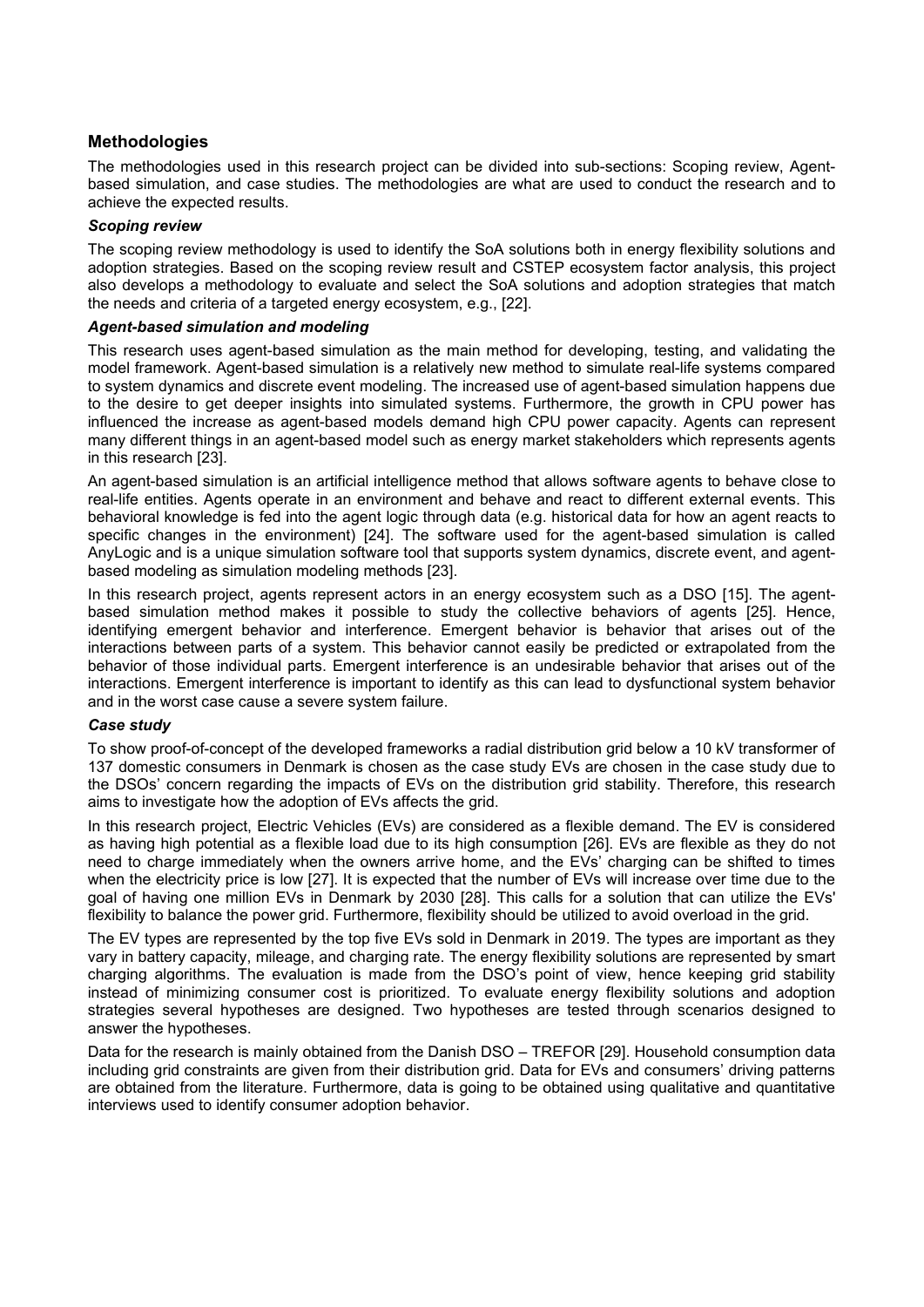## **Results**

#### *Accomplished results*

The energy ecosystem built up around EV home charging is created. The stakeholders' logic, communication flows, and the environment are identified and implemented into a model in AnyLogic. The model comprises the fundamental agent-based model that is going to evaluate the energy flexibility solutions. The adoption rate in the fundamental model is based on historical data for EV adoption in Denmark. The results generated by the model so far are the times when the EVs are expected to overload the transformer with and without the use of smart charging. The smart charging in the fundamental model makes sure the EVs are charging when the electricity price is lowest within the time it is connected to the charger. When using simple charging, the charging starts when the EV arrives home which is based on the domestic consumption pattern. A large increase in consumption after 12 noon is indicating that the EV has arrived home. Furthermore, the results show how many EVs the current grid can handle with simple and smart charging. The result can be seen in [Table 1.](#page-5-0) The results show that smart charging can have more EV charges simultaneously. However, the overload occurs much faster and more frequently as the EV consumption is placed in the same period. Hence, this strategy is not durable in the long term. Suitable smart charging strategies are identified and several are implemented in a newer version of the fundamental model.

<span id="page-5-0"></span>

| <b>Results of the first</b><br>overload occurrence | Simple charging  | <b>Smart charging</b> | <b>Difference</b>          |
|----------------------------------------------------|------------------|-----------------------|----------------------------|
| <b>Time</b>                                        | October 12, 2031 | February 04, 2030     | year, 8 months, and 8 days |
| <b>Total EVs</b>                                   | 70               | 45                    | 25                         |
| <b>Simultaneously charging EVs</b>                 | 37               | 45                    | -8                         |
| Size of overload                                   | 18.07 kW         | 7 kW                  | 11.07 kW                   |
| (the grid capacity is 474 kW)                      |                  |                       |                            |
| Days with overload after the first year            |                  | 235                   | 224                        |

#### *Future works*

The future work consists of developing frameworks for implementing energy flexibility solutions in the model and for identifying and implementing adoption strategies. The framework is designed to develop a generic model that can be adjusted for a given energy flexibility solution in a targeted energy ecosystem. The framework includes methodologies for adjusting the model for different energy flexibility solutions and adoption strategies in a defined ecosystem. This is done by use of a modular setup approach. Each module represents a part of the ecosystem e.g. an electricity consumer. The modules have some defined inputs and outputs making it possible to add and remove modules relatively easy to reflect a specific ecosystem, solution and adoption strategy. The methodologies should be the fundamental parts for developing the frameworks in objectives 1 and 2. The model is going to be modified to enable consumers to choose between available energy flexibility solutions in the same simulation. This should reflect a future in which the consumers can choose between more than one solution and how this is going to impact the grid.

The results from the case study simulations are expected to be a variety of dates when the first overload is expected. With the current grid, it is not expected to be able to handle 100% EV adoption without a compromise of the consumers' convenience. The results will show the best charging strategy to prolong the period it takes before overloading the grid. Meanwhile, the charging algorithms' performance will be evaluated, such as the computation cost and number of EVs to support, etc. The adoption strategies are evaluated based on how the adoption rate impacts the ecosystem. The results can help the DSO choose its strategy to how and when to improve the grid. Furthermore, it is expected that the results will suggest possible regulation changes to improve strategies.

The developed agent-based simulation framework can be modified to apply to different energy ecosystems, e.g., district heating or sector coupling, for different solutions and business models, e.g., photovoltaic and heat pumps. Meanwhile, the developed framework can be applied to other geographic-different energy ecosystems, and also be possible to support the cross-national comparisons.

#### **Acknowledgments**

This work is part of the national project- Flexible Energy Denmark FED funded by Innovation Fund Denmark.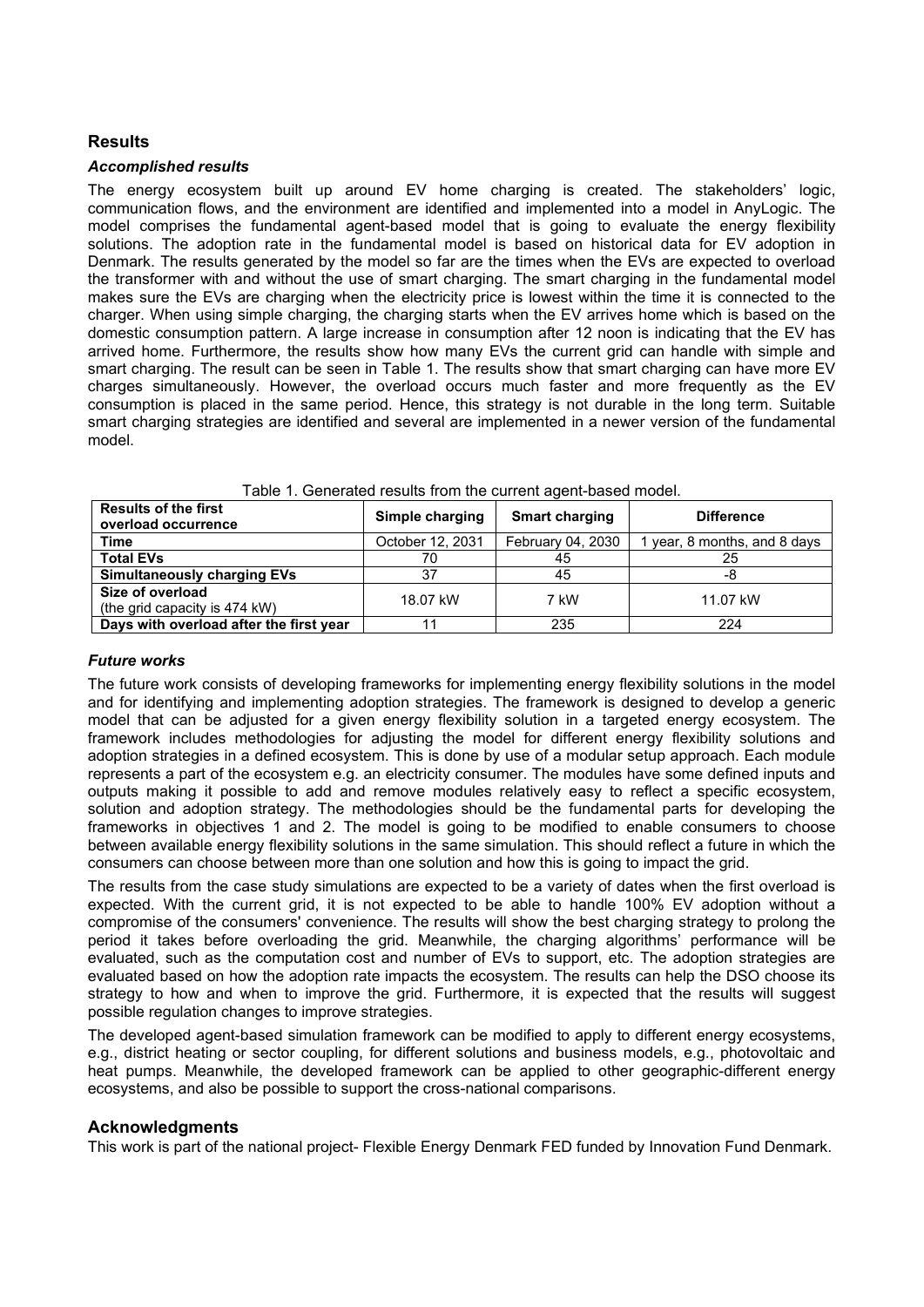## **REFERENCES**

- 1. Ma Z, Billanes JD, Kjærgaard MB, Jørgensen BN, editors. Energy flexibility in retail buildings: From a business ecosystem perspective. 2017 14th International Conference on the European Energy Market (EEM); 2017 6-9 June 2017; Dresden, Germany: IEEE.
- 2. Ma Z, Jørgensen BN. A discussion of building automation and stakeholder engagement for the readiness of energy flexible buildings. Energy Informatics. 2018;1(1):54.
- 3. Ma Z, Billanes JD, Jørgensen BN. Aggregation Potentials for Buildings Business Models of Demand Response and Virtual Power Plants. Energies. 2017;10(10):1646.
- 4. Ma Z, Badi A, Jørgensen BN, editors. Market opportunities and barriers for smart buildings. 2016 IEEE Green Energy and Systems Conference (IGSEC); 2016 6-7 Nov. 2016; Long Beach, USA.
- 5. Behr P. Smart Grid Costs Are Massive, but Benefits Will Be Larger, Industry Study Says. The New York Times. 2011.
- 6. Guo C, Bond CA, Narayanan A. The adoption of new smart-grid technologies: incentives, outcomes, and opportunities. Santa Monica, California: RAND Corporation; 2015.
- 7. Reinhardt R, Hietschold N, Gurtner S. Overcoming consumer resistance to innovations an analysis of adoption triggers: Overcoming consumer resistance to innovations. R & D management. 2019;49(2):139-54.
- 8. Danish Energy Agency. Danish climate policies. Available from: [https://ens.dk/en/our](https://ens.dk/en/our-responsibilities/energy-climate-politics/danish-climate-policies)[responsibilities/energy-climate-politics/danish-climate-policies.](https://ens.dk/en/our-responsibilities/energy-climate-politics/danish-climate-policies) Accessed February 01, 2021
- 9. United Nations. 7. d Paris Agreement 2015. Available from: [https://treaties.un.org/Pages/ViewDetails.aspx?src=TREATY&mtdsg\\_no=XXVII-7](https://treaties.un.org/Pages/ViewDetails.aspx?src=TREATY&mtdsg_no=XXVII-7-d&chapter=27&clang=_en) [d&chapter=27&clang=\\_en.](https://treaties.un.org/Pages/ViewDetails.aspx?src=TREATY&mtdsg_no=XXVII-7-d&chapter=27&clang=_en) Accessed February 01, 2021
- 10. United Nations. The Paris Agreement. Available from: [https://unfccc.int/process-and-meetings/the](https://unfccc.int/process-and-meetings/the-paris-agreement/the-paris-agreement)[paris-agreement/the-paris-agreement.](https://unfccc.int/process-and-meetings/the-paris-agreement/the-paris-agreement) Accessed February 01, 2021
- 11. Ma Z, Schultz MJ, Christensen K, Værbak M, Demazeau Y, Jørgensen BN. The Application of Ontologies in Multi-Agent Systems in the Energy Sector: A Scoping Review. Energies. 2019;12(16):3200.
- 12. Ma Z. Business ecosystem modeling- the hybrid of system modeling and ecological modeling: an application of the smart grid. Energy informatics - SpringerOpen. 2019;2(1):1-24.
- 13. Ma Z, Billanes JD, Jørgensen BN, editors. A Business Ecosystem Driven Market Analysis: The Bright Green Building Market Potential. The 1st Annual International Conference of the IEEE Technology and Engineering Management Society; 2017 June 8-10, 2017; Santa Clara, California USA. California, USA: IEEE; 2017.
- 14. Ma Z, Broe M, Fischer A, Sørensen TB, Frederiksen MV, Jøergensen BN, editors. Ecosystem Thinking: Creating Microgrid Solutions for Reliable Power Supply in India's Power System. 2019 1st Global Power, Energy and Communication Conference (GPECOM); 2019 12-15 June 2019.
- 15. Ma Z, Christensen K, Jorgensen BN. Business ecosystem architecture development: a case study of Electric Vehicle home charging Energy Informatics. 2021.
- 16. Billanes JD, Ma Z, Jørgensen BN. Consumer Central Energy Flexibility in Office Buildings. Journal of Energy and Power Engineering. 2017;2017(11):621-30.
- 17. Energinet. Hvad er fleksibelt elforbrug? Available from: [https://energinet.dk/El/Fleksibelt](https://energinet.dk/El/Fleksibelt-elforbrug/Hvad-er-fleksibelt-elforbrug)[elforbrug/Hvad-er-fleksibelt-elforbrug.](https://energinet.dk/El/Fleksibelt-elforbrug/Hvad-er-fleksibelt-elforbrug) Accessed February 03, 2021
- 18. Rogers EM. Diffusion of Innovations. 5th ed: Free Press; 2003.<br>19. Christensen K. Ma. Z. Værbak M. Demazeau Y. Jørgensen
- 19. Christensen K, Ma Z, Værbak M, Demazeau Y, Jørgensen BN. Agent-based Decision Making for Adoption of Smart Energy Solutions. IV International Congress of Research in Sciences and Humanities Science and Humanities International Research Conference (SHIRCON 2019); 12-15 November; Lima, Peru: IEEE; 2019.
- 20. Værbak M, Ma Z, Christensen K, Demazeau Y, Jørgensen BN, editors. Agent-Based Modelling of Demand-Side Flexibility Adoption in Reservoir Pumping. 2019 IEEE Sciences and Humanities International Research Conference (SHIRCON); 2019 13-15 Nov. 2019.
- 21. Ma Z, Asmussen A, Jørgensen B. Industrial Consumers' Smart Grid Adoption: Influential Factors and Participation Phases. Energies. 2018;11(1):182.
- 22. Christensen K, Ma Z, Jørgensen BN. Technical, Economic, Social and Regulatory Feasibility Evaluation of Dynamic Distribution Tariff Designs. Energies. 2021;14(10):2860.
- 23. Grigoryev I. Anylogic 7 in three days: CreateSpace Independent Publishing Platform; 2015. 202 p.
- 24. Wodecki A. Artificial Intelligence In Value Creation Improving Competitive Advantage. 1st ed: Palgrave Macmillan, Cham; 2018. 353 p.